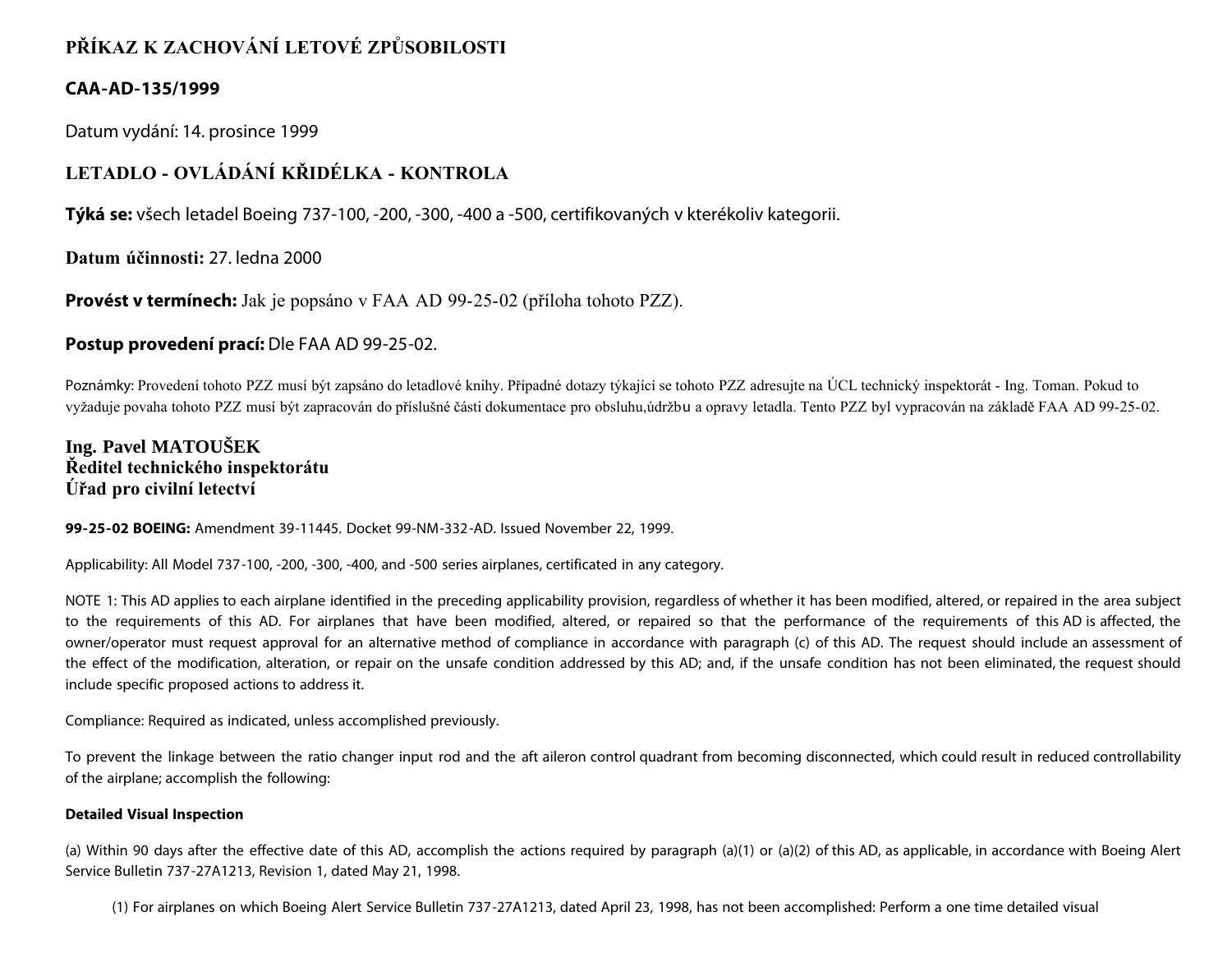inspection to verify correct installation of the fastener that connects the input rod of the spoiler mixer mechanism to the torque tube crank, in accordance with Revision 1 of the alert service bulletin.

NOTE 2: For the purposes of this AD, a detailed visual inspection is defined as: "An intensive visual examination of a specific structural area, system, installation, or assembly to detect damage, failure, or irregularity. Available lighting is normally supplemented with a direct source of good lighting at intensity deemed appropriate by the inspector. Inspection aids such as mirror, magnifying lenses, etc. may be used. Surface cleaning and elaborate access procedures may be required."

(i) If the fastener that connects the input rod of the spoiler mixer mechanism to the torque tube crank is installed correctly, no further action is required by this AD.

(ii) If the fastener that connects the input rod of the spoiler mixer mechanism to the torque tube crank is not installed correctly, prior to further flight, either re-install the existing fastener, or install a new or serviceable fastener, in accordance with Revision 1 of the alert service bulletin.

(2) For airplanes on which Boeing Alert Service Bulletin 737-27A1213, dated April 23, 1998, has been accomplished: Replace the nut, bolt, and cotter pin that connects the input rod of the spoiler mixer mechanism to the torque tube crank with a new or serviceable nut, bolt, and cotter pin in accordance with Revision 1 of the alert service bulletin.

#### **Reporting Requirement**

(b) Within 10 days after accomplishing the actions required by paragraph (a)(1) of this AD, submit a report of any findings of fasteners that connect the input rod of the spoiler mixer mechanism to the torque tube crank that require corrective action to the Manager, Seattle Aircraft Certification Office (ACO), FAA, Transport Airplane Directorate, 1601 Lind Avenue, SW., Renton, Washington 98055-4056; fax (425) 227-1181. Information collection requirements contained in this regulation have been approved by the Office of Management and Budget (OMB) under the provisions of the Paperwork Reduction Act of 1980 (44 U.S.C. 3501 et seq.) and have been assigned OMB Control Number 2120-0056.

### **Alternative Methods of Compliance**

(c) An alternative method of compliance or adjustment of the compliance time that provides an acceptable level of safety may be used if approved by the Manager, ACO. Operators shall submit their requests through an appropriate FAA Principal Maintenance Inspector, who may add comments and then send it to the Manager, Seattle ACO.

NOTE 3: Information concerning the existence of approved alternative methods of compliance with this AD, if any, may be obtained from the Seattle ACO.

### **Special Flight Permits**

(d) Special flight permits may be issued in accordance with sections 21.197 and 21.199 of the Federal Aviation Regulations (14 CFR 21.197 and 21.199) to operate the airplane to a location where the requirements of this AD can be accomplished.

#### **Incorporation by Reference**

(e) The actions shall be done in accordance with Boeing Alert Service Bulletin 737-27A1213, Revision, 1, dated May 21, 1998. This incorporation by reference was approved by the Director of the Federal Register in accordance with 5 U.S.C. 552(a) and 1 CFR part 51. Copies may be obtained from Boeing Commercial Airplane Group, P.O. Box 3707, Seattle, Washington 98124-2207. Copies may be inspected at the FAA, Transport Airplane Directorate, 1601 Lind Avenue, SW., Renton, Washington; or at the Office of the Federal Register, 800 North Capitol Street, NW., suite 700, Washington, DC.

(f) This amendment becomes effective on December 15, 1999.